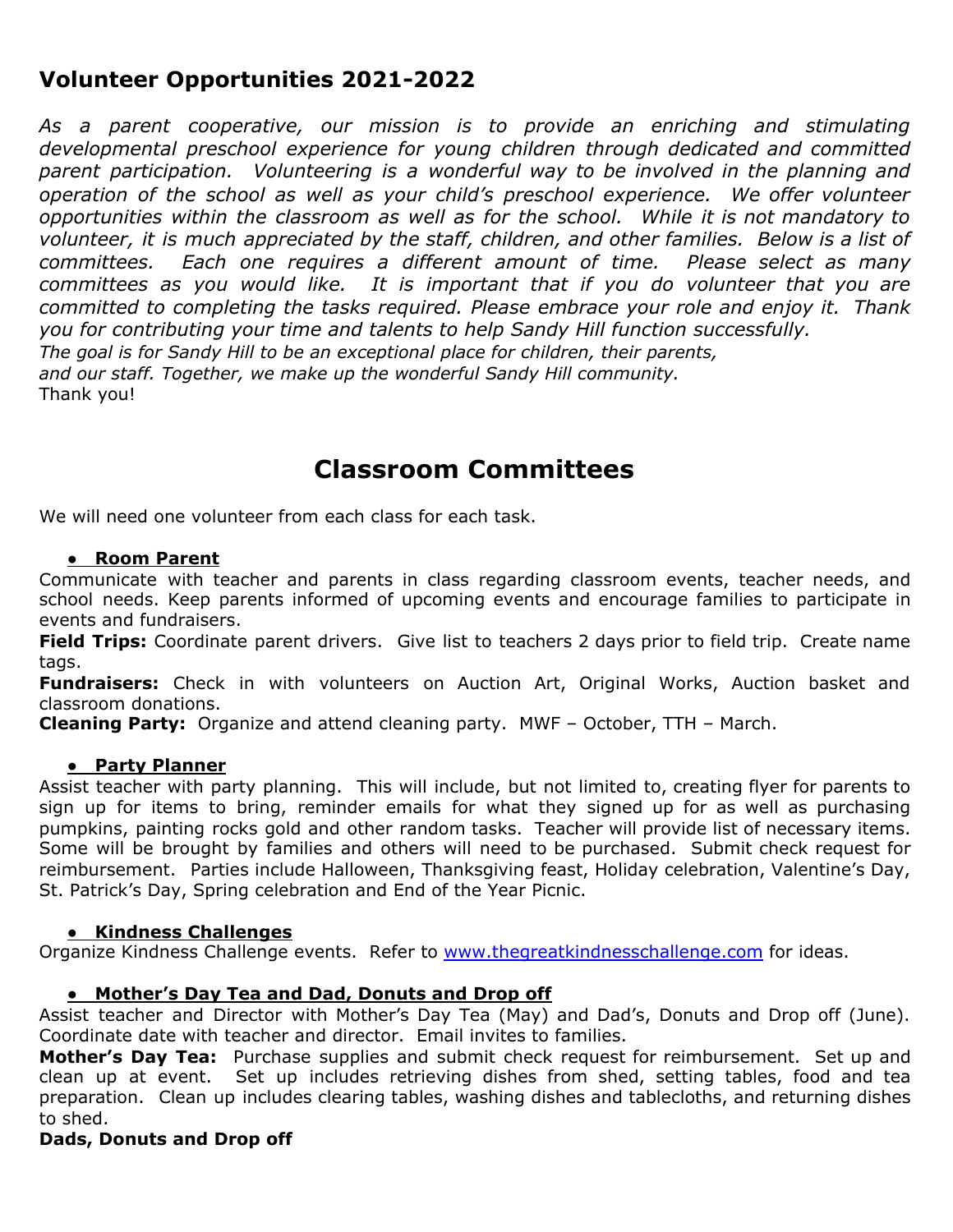Preorder donuts from VG's, fruit, and coffee from Starbuck's or your favorite coffee shop. Pickup items the day of. Submit check request for reimbursement. Attend event and assist with set up and clean up.

## **● Auction Art Item**

Create auction item for Spring Social and Auction. This can be a collaborative piece where all children create one masterpiece or each child can create their own masterpiece. Schedule times to come into class and create item with children. Take pictures of children as they are creating and provide a small album with pictures to accompany item. Purchase items needed for item. Submit check request for reimbursement for all purchases.

## **● Classroom Auction baskets and classroom donations**

Create classroom basket for Spring Social and Auction. Create a theme for the basket and solicit parents to donate items for the basket or collect money for the basket and purchase items. Provide Auction team with list of items and value.

Solicit parents in the classroom for donations of items or services for Spring Social and Auction. Provide Auction team with list of items and value.

## ● **Original Works**

Coordinate Original Works fundraiser (or Make-A-Plate). Contact company for materials. Advertise through e-mails. Create artwork with children at school. Send artwork home with ordering materials. Collect artwork and parent's order, place order and distribute.

## **● Play Doh**

Make Play Doh for class every 2 weeks. Teacher will provide supplies and any instructions for colors or scents.

## **● Special Projects**

Assist teachers with any special projects. (cutting, prepping, cleaning, etc…)

# **School Committees**

#### **● Photographer**

Take portraits of each child as well as class photo. Provide packages for parents to order. This will include prints as well as digital downloads. Process photos and deliver. These should be done in late October or early November to be ready for the holidays. You will need to schedule different days for any makeups. Photos also include siblings if parents choose to have their children photographed together as well as individual. Siblings do not need to be attending Sandy Hill. These are usually scheduled in the morning before the start time for the rest of the classes. You are responsible for taking photos of all classes (MWF, TTH and Parent Tot). This is a fundraiser and the proceeds go to Sandy Hill, minus any costs. It is best if you are a professional photographer and have experience creating packages and ability to process orders.

#### **● Spirit Wear**

Create new design for spirit wear (t-shirts, sweatshirts, tote bags and hats). Get approval from Director for design. Research garment prices and screen-printing prices. Director has connections with garment vendors. It is best to purchase garments separate from the screen-printing company. Create flyer and email to families. Compile orders and place order with screenprinter. Pick up completed items and deliver to families. Set up table to sell any past garments.

#### **● Market Place**

Set up a Sandy Hill Marketplace on the website. Solicit families to advertise on website with a link to their website in exchange for a percentage of their sales generated as a result.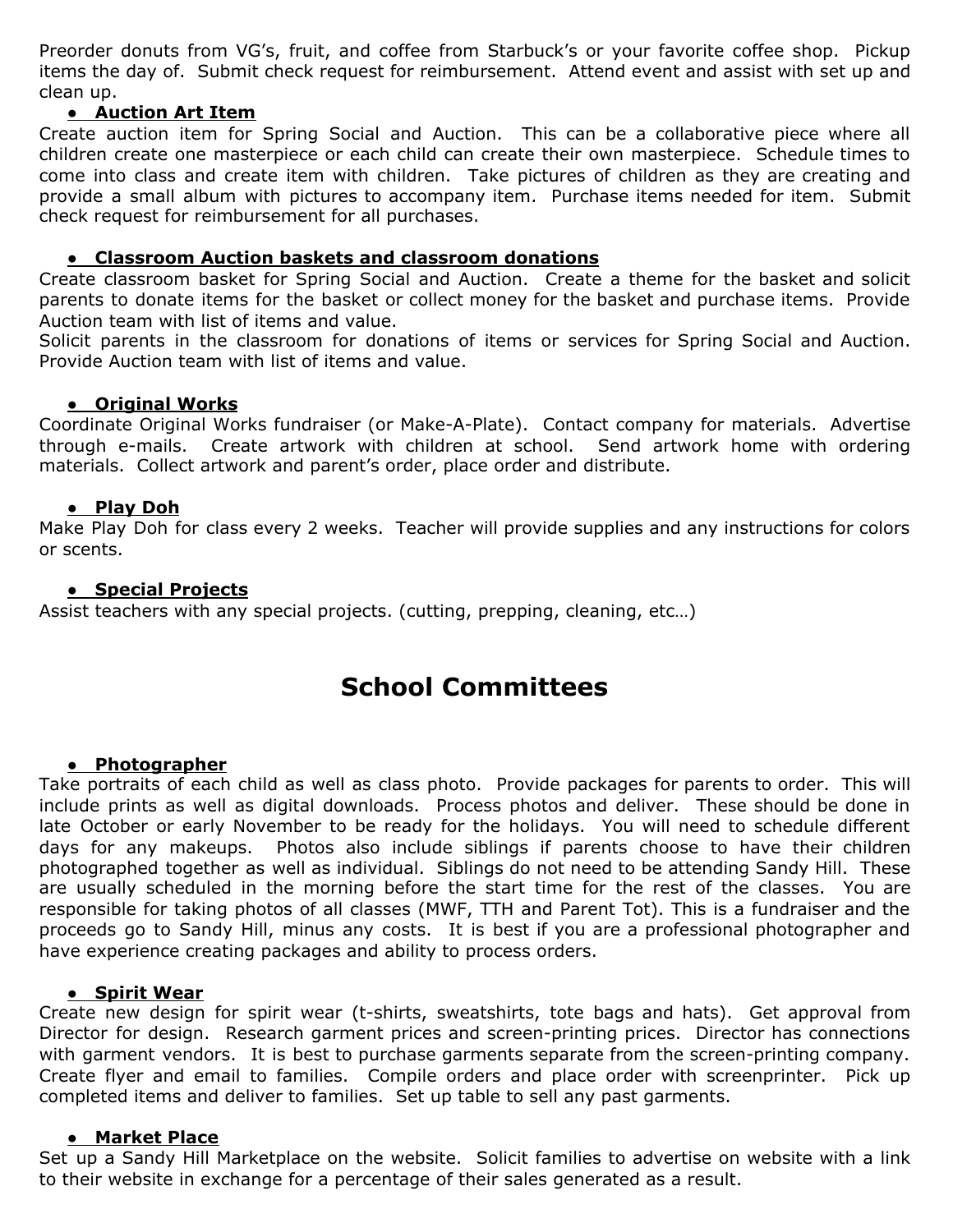Manage social media and marketing. Organize a Marketplace event for Sandy Hill families to sell their merchandise or services

## **● Website**

Update website monthly with current information. Upload current documents and photos.

## **● Social Media & Marketing**

Post approved photos and information on social media. Check with director for photo releases. Research and implement marketing strategies. Create and post flyers.

## **● Music and Movement**

Provide music and movement class for all classes every 2 weeks. Get the kids up and moving, singing and experiencing different instruments. Instruments can be provided, unless you have your own. Teach songs that will be sung at the End of the Year Performance. Classes are 30 minutes each and are held in the classroom. Coordinate with teacher for scheduling and notify Director. Be available at the End of the Year Performance to assist children with their singing.

## **● Yoga**

Teach yoga classes one time per month to all classes. Classes are 30 minutes each (per class) and are held in Founder's Hall. Coordinate with the Fellowship and teacher for scheduling and notify Director. Yoga mats are provided.

## **● Soliciting – This requires 4 volunteers**

Solicit businesses as well as Sandy Hill families for quality auction items for the end of the year social event. We are asking for a minimum of 40 items. For example: Hotel stay-local and out of town, health club memberships, restaurant certificates, spa packages… We will supply some of the business contact information (donors from our past fundraisers). Committee will also need to solicit for new donors. Closer to event, committee will need to group items and create baskets.

## **● Auction – This requires 2 volunteers**

Collect baskets from Soliciting committee as well as classrooms. Create pamphlet with all auction items and baskets to pass out 1 week prior to event or create an online auction for families to send to their families and friends. Online auction is preferable. Send to website and social media committees. Create bid sheets.

Coordinate with the Social Committee in terms of organizing the live and silent auction portion of the Spring Social. Organize the flow of the auction and the payment processing. Responsible for computer check out at event.

Send Thank you letters at the end of the event to any vendors who donated goods or services (include our tax ID no. for write off).

## **● Social Team – This requires 4 volunteers**

Organize the end of the year Spring Social. Solicit suppliers for donations of food and drinks for party in addition to party supplies. The committee is in charge of food, entertainment, decorations, invitations, and all other aspects of planning a social event. You will create the save-the-date card/flyer as well as the invitation to the event. You will also process the RSVP's and payments. Send Thank you letters at the end of the event to any vendors who donated goods or services (include our tax ID no. for write off). Ask the Director for a template. You will need to appoint a chair who will work closely with the chair of the Soliciting/Auction Committee.

## **● Community and Parent Education (1)**

Organize 2 parent education workshops for the school year. Invite local speakers to discuss relevant topics. Organize, set-up and clean-up. Prepare flyers/posters for each event.

**● Laundry & Trash (1):** Empty trash in bathrooms and on playground weekly. Wash laundry from all classrooms as needed.